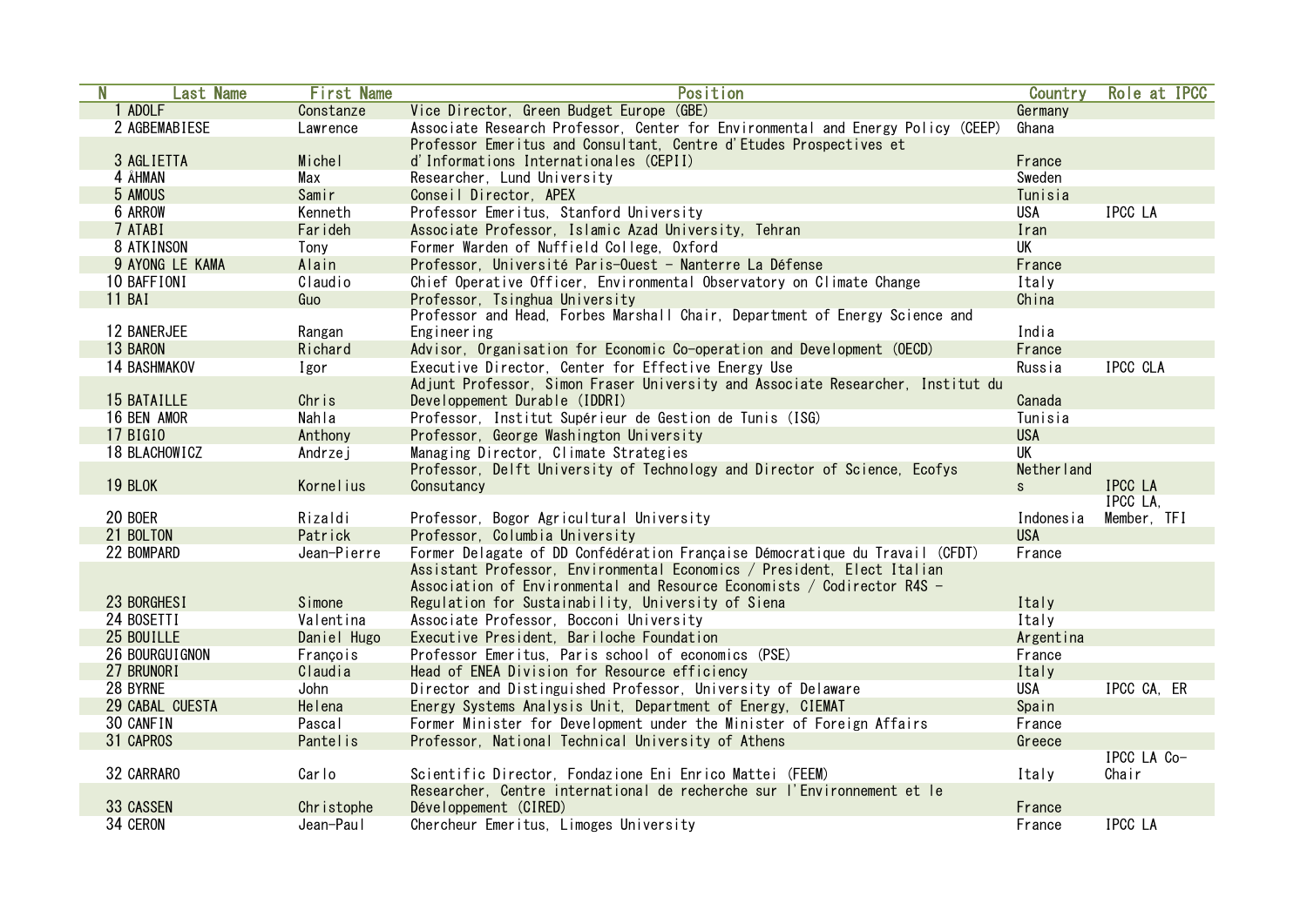| 35 CHERP             | Aleh         | Professor, Central European University (CEU)                                                            | Hungary       |                |
|----------------------|--------------|---------------------------------------------------------------------------------------------------------|---------------|----------------|
| <b>36 CIFUENTES</b>  | Luis Abdon   | Professor, Pontificia Universidad Católica de Chile                                                     | Chile         | IPCC LA        |
| 37 COELHO            | Suani        | Professor, University of São Paulo                                                                      | <b>Brazil</b> |                |
|                      |              | Professor, Sciences Po and Scientific Director, Institut du Developpement                               |               |                |
| 38 COLOMBIER         | Michel       | Durable (IDDRI)                                                                                         | France        |                |
| 39 CORBERA ELIZALDE  | Esteve       | Senior Researcher, Universitat Autònoma de Barcelona (UAB)                                              | Spain         |                |
| 40 CRETI             | Anna         | Researcher, IEFE-Università Bocconi                                                                     | Italy         |                |
| 41 CRIQUI            | Patrick      | Director, Economie du Développement Durable et de l'Energie CNRS-(EDDEN)                                | France        | <b>IPCC LA</b> |
|                      |              | Senior Researcher Emeritus, Science Studies, Centre National de la Recherche                            |               |                |
| <b>42 DAHAN</b>      | Amy          | Scientifique (CNRS)                                                                                     | France        |                |
| <b>43 DASGUPTA</b>   | Dirpak       | Climate Finance Economist                                                                               | India         |                |
|                      |              |                                                                                                         | Sierra        |                |
| 44 DAVIDSON          | Ogunlade     | Former Minister of Energy and Water Resources of Sierra Leone                                           | Leone         | IPCC LA        |
| 45 DE MELO           | Jaime        | Professor Emeritus, University of Geneva                                                                | d             |                |
| 46 de VRIES          | Bert         | Former Professor, Universiteit Utrecht                                                                  | s             |                |
| 47 DECIAN            | Enrica       | Researcher, Fondazione Eni Enrico Mattei (FEEM)                                                         | Italy         |                |
|                      |              | Former Deputy General of Rio Earth Summit, Under Secretary General, United                              |               |                |
|                      |              | Nations responsible for Commission on Sustainable Development and Secretary                             |               |                |
| 48 DESAI             | Nitin        | General of Johannesburg Summit on Sustainable Development                                               | India         |                |
| <b>49 DHAKAL</b>     | Shobhakar    | Professor, Asian Institute of Technology                                                                | Nepal         | IPCC CLA       |
| 50 DHAR              | Subash       | Senior Economist, UNEP DTU Partnership                                                                  | India         | IPCC CA        |
| 51 DICKO             | Modibo       | Project Director, Intrahealth International                                                             | Senegal       |                |
|                      |              | Researcher, Centre de coopération International en Recherche Agronomique pour                           |               |                |
|                      |              | le Développement (CIRAD, France) and Centre de Sciences Humaines-Delhi (CHS,                            |               |                |
| 52 DORIN             | <b>Bruno</b> | India)                                                                                                  | France        |                |
|                      |              | Researcher, Centro Clima, Alberto Ruiz Coimbra Institute (COPPE), Universidade                          |               |                |
| 53 DUBEUX            | Carolina     | Federal do Rio de Janeiro (UFRJ)                                                                        | <b>Brazil</b> | IPCC LA        |
| 54 EKINS             | Paul         | Director, UCL Institute for Sustainable Resources (ISR)                                                 | UK            |                |
|                      |              | Director, United Nations Economic and Social Commission for Western Asia (UN-                           |               |                |
| 55 EL ANDALOUSSI     | Habib        | ESCWA)                                                                                                  | Algeria       |                |
| 56 ESPAGNE           |              | Economist, Centre d'Etudes Prospectives et d'Informations Internationales                               |               |                |
| 57 FIGUEROA          | Etienne      | (CEPII)                                                                                                 | France        | <b>IPCC LA</b> |
|                      |              | Maria Josefina Postdoctoral Research Fellow, Copenhagen Business School (CBS)                           | Denmark       |                |
| 58 FINON             | Dominique    | Research Director, Centre international de recherche sur l'Environnement et le<br>Développement (CIRED) | France        |                |
| 59 FISCHEDICK        | Manfred      | Vice President, Wuppertal Institute for Climate, Environment, Energy                                    | Germany       | IPCC CLA       |
|                      |              | Vice President Wuppertal Institute for Climate, Environment, Energy, Professor                          |               |                |
| <b>60 FISCHEDICK</b> | Manfred      | at Schumpeter School of Business and Economics, University of Wuppertal                                 | Germany       | IPCC CLA       |
| <b>61 FLEURBAEY</b>  | Marc         | Professor, Princeton University                                                                         | France        | IPCC CLA       |
| 62 FU                | Jia-Feng     | Researcher, Chinese Research Academy of Environmental Sciences (CRAES)                                  | China         |                |
|                      |              | Researcher, National Center for Climate Strategy and International Cooperation                          |               |                |
| 63 FU                | Sha          | of China                                                                                                | China         |                |
| 64 GALLUCCIO         | Giulia       | Senior Researcher, Euro-Mediterranean Center on Climate Change                                          | Italy         |                |
| 65 GERLAGH           | Reyer        | Head of Department, Tilburg University                                                                  | $\mathsf{s}$  | IPCC CLA       |
|                      |              |                                                                                                         |               |                |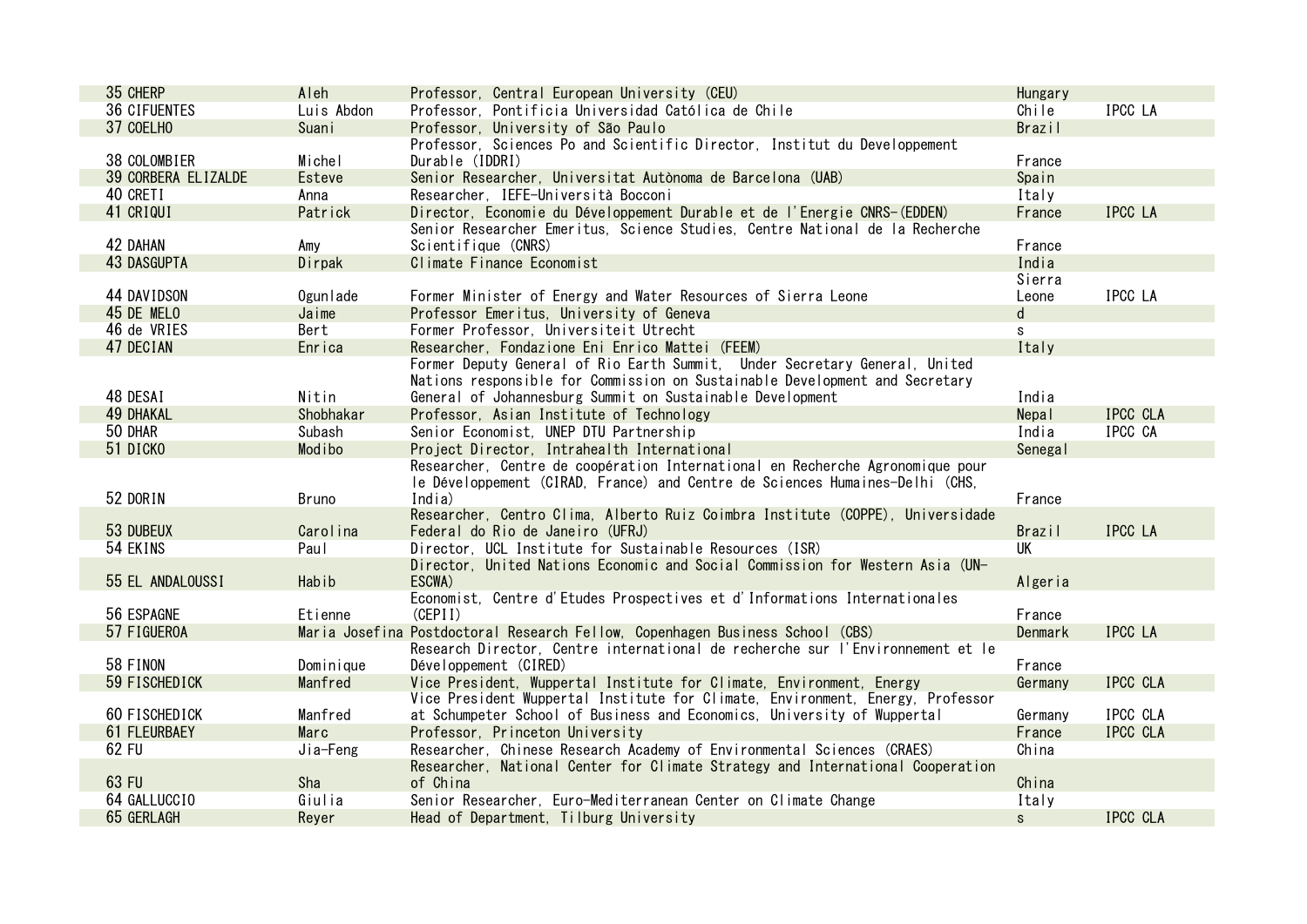| 67 GODARD<br>Olivier<br>Senior Researcher Emeritus, Centre National de la Recherche Scientifique (CNRS)<br>France<br>68 GOLDEMBERG<br>IPCC CLA<br>Professor Emeritus, University of São Paulo, former Minister of Research<br>Brazil<br>José<br>69 GOULDSON<br><b>UK</b><br>Professor, University of Leeds<br>Andy<br>70 GRUBB<br><b>IPCC LA</b><br>Michael<br>Senior Research Fellow, Cambridge Centre for Climate Change Mitigation Research UK<br>71 GUESNERIE<br>Roger<br>Professor, Collège de France<br>France<br>Researcher, Ecole Nationale des Ponts et Chaussées<br>72 GUIVARCH<br>Céline<br>France<br>Director of Research, Centre international de recherche sur l'Environnement et<br>le.<br>73 HA DUONG<br>Minh<br><b>IPCC LA</b><br>Développement (CIRED)<br>France<br>IPCC LA, TSU,<br>74 HAITES<br>Erik<br><b>RE</b><br>President, Margaree Consultants Inc<br>Canada<br>Chair of the Board of Directors, Institute for Global Environmental Strategies<br><b>75 HAMANAKA</b><br>(IGES)<br>Hironori<br>Japan<br><b>76 HAMOUDA</b><br>Professor and former Director of the Institut Supérieur de Gestion de Tunis<br>Ahmed<br>Tunisia<br>77 HAMZA<br>Institut National des Sciences et Technologies de la Mer Researcher<br>Tunisia<br>Asma<br>78 HENRY<br>France<br>Claude<br>Professor, Columbia University<br>79 H <sub>0</sub><br>Chin-Siong<br>Professor/ Director Low Carbon Asia, Universiti Teknologi Malaysia (UTM)<br>Malaysia<br>Founding Partner, NewClimate Institute (Germany) Associate Professor,<br>80 HÖHNE<br>IPCC LA<br>Niklas<br>Wageningen University (The Netherlands)<br>Germany<br>Research Director Emeritus, Centre international de recherche sur<br>l'Environnement et le<br>IPCC CLA<br>81 HOURCADE<br>Jean Charles<br>Développement (CIRED)<br>France<br>82 HUPPES<br>Gjalt<br>Associate Professor, Leiden University<br>s<br><b>83 HUQ</b><br>Bangladesh IPCC LA<br>Saleemul<br>Senior fellow, International Institute for Environment and Development (IIED)<br>84 ISHIKAWA<br>Masanobu<br>Professor, Kobe University<br>Japan<br>85 ISHIKAWA<br>Senior Policy Researcher, Institute for Global Environmental Strategies (IGES)<br>Tomoko<br>Japan<br><b>IPCC LA</b><br>86 JACCARD<br>Mark<br>Professor, Simon Fraser University<br>Canada<br>Senior Researcher, Energy Research Institute (ERI), National Development and<br>87 JIANG<br>China<br>IPCC CLA<br>Kejun<br>Reform Commission (NDRC)<br>Director, Centre for Climate Economics and Policy, Crawford School of Public<br>88 JOTZ0<br>IPCC LA<br>Policy, Australian National University<br>Frank<br>Australia<br>89 JOUMAN<br>Senior Vice President, Iskandar Regional Development Authority<br>Boyd<br>Malaysia<br>90 JUNG<br>Tae Yong<br>Deputy Executive Director, IGS, Yonsei University<br>Korea<br><b>IPCC LA</b><br>91 KAINUMA<br>Mikiko<br>Senior Research Advisor, Institute for Global Environmental Strategies (IGES)<br>Japan<br>92 KAWAGUCHI<br>Yoriko<br>Former Minister for Foreign Affairs and Environment<br>Japan<br>93 KEDIA<br>Shailly<br>Fellow, The Energy and Resources Institute<br>India<br>Professor of Energy Economics and Sustainability, German Institute of Economic<br>94 KEMFERT<br>Claudia<br>Research (DIW) and Hertie School of Governance (HSoG)<br>Germany<br>Professor, Alberto Ruiz Coimbra Institute (COPPE), Universidade Federal do Rio<br>95 KHAN RIBEIRO<br><b>IPCC LA</b><br>Suzanna<br><b>Brazil</b><br>de Janeiro (UFRJ)<br>Energy and Climate Change expert, Regional Centre Dakar, United Nations<br>96 KHENNAS<br>IPCC LA<br>Smaïl<br>Development Programme (UNDP)<br>Algeria<br>97 KOBAYASHI<br>Hikaru<br>Professor, Keio University<br>Japan | 66 GIRAUD | Gaël | Chief Economist, Agence Française du Développement (AFD) | France |  |
|--------------------------------------------------------------------------------------------------------------------------------------------------------------------------------------------------------------------------------------------------------------------------------------------------------------------------------------------------------------------------------------------------------------------------------------------------------------------------------------------------------------------------------------------------------------------------------------------------------------------------------------------------------------------------------------------------------------------------------------------------------------------------------------------------------------------------------------------------------------------------------------------------------------------------------------------------------------------------------------------------------------------------------------------------------------------------------------------------------------------------------------------------------------------------------------------------------------------------------------------------------------------------------------------------------------------------------------------------------------------------------------------------------------------------------------------------------------------------------------------------------------------------------------------------------------------------------------------------------------------------------------------------------------------------------------------------------------------------------------------------------------------------------------------------------------------------------------------------------------------------------------------------------------------------------------------------------------------------------------------------------------------------------------------------------------------------------------------------------------------------------------------------------------------------------------------------------------------------------------------------------------------------------------------------------------------------------------------------------------------------------------------------------------------------------------------------------------------------------------------------------------------------------------------------------------------------------------------------------------------------------------------------------------------------------------------------------------------------------------------------------------------------------------------------------------------------------------------------------------------------------------------------------------------------------------------------------------------------------------------------------------------------------------------------------------------------------------------------------------------------------------------------------------------------------------------------------------------------------------------------------------------------------------------------------------------------------------------------------------------------------------------------------------------------------------------------------------------------------------------------------------------------------------------------------------------------------------------------------------------------------------------------------------------------------------------------------------|-----------|------|----------------------------------------------------------|--------|--|
|                                                                                                                                                                                                                                                                                                                                                                                                                                                                                                                                                                                                                                                                                                                                                                                                                                                                                                                                                                                                                                                                                                                                                                                                                                                                                                                                                                                                                                                                                                                                                                                                                                                                                                                                                                                                                                                                                                                                                                                                                                                                                                                                                                                                                                                                                                                                                                                                                                                                                                                                                                                                                                                                                                                                                                                                                                                                                                                                                                                                                                                                                                                                                                                                                                                                                                                                                                                                                                                                                                                                                                                                                                                                                                              |           |      |                                                          |        |  |
|                                                                                                                                                                                                                                                                                                                                                                                                                                                                                                                                                                                                                                                                                                                                                                                                                                                                                                                                                                                                                                                                                                                                                                                                                                                                                                                                                                                                                                                                                                                                                                                                                                                                                                                                                                                                                                                                                                                                                                                                                                                                                                                                                                                                                                                                                                                                                                                                                                                                                                                                                                                                                                                                                                                                                                                                                                                                                                                                                                                                                                                                                                                                                                                                                                                                                                                                                                                                                                                                                                                                                                                                                                                                                                              |           |      |                                                          |        |  |
|                                                                                                                                                                                                                                                                                                                                                                                                                                                                                                                                                                                                                                                                                                                                                                                                                                                                                                                                                                                                                                                                                                                                                                                                                                                                                                                                                                                                                                                                                                                                                                                                                                                                                                                                                                                                                                                                                                                                                                                                                                                                                                                                                                                                                                                                                                                                                                                                                                                                                                                                                                                                                                                                                                                                                                                                                                                                                                                                                                                                                                                                                                                                                                                                                                                                                                                                                                                                                                                                                                                                                                                                                                                                                                              |           |      |                                                          |        |  |
|                                                                                                                                                                                                                                                                                                                                                                                                                                                                                                                                                                                                                                                                                                                                                                                                                                                                                                                                                                                                                                                                                                                                                                                                                                                                                                                                                                                                                                                                                                                                                                                                                                                                                                                                                                                                                                                                                                                                                                                                                                                                                                                                                                                                                                                                                                                                                                                                                                                                                                                                                                                                                                                                                                                                                                                                                                                                                                                                                                                                                                                                                                                                                                                                                                                                                                                                                                                                                                                                                                                                                                                                                                                                                                              |           |      |                                                          |        |  |
|                                                                                                                                                                                                                                                                                                                                                                                                                                                                                                                                                                                                                                                                                                                                                                                                                                                                                                                                                                                                                                                                                                                                                                                                                                                                                                                                                                                                                                                                                                                                                                                                                                                                                                                                                                                                                                                                                                                                                                                                                                                                                                                                                                                                                                                                                                                                                                                                                                                                                                                                                                                                                                                                                                                                                                                                                                                                                                                                                                                                                                                                                                                                                                                                                                                                                                                                                                                                                                                                                                                                                                                                                                                                                                              |           |      |                                                          |        |  |
|                                                                                                                                                                                                                                                                                                                                                                                                                                                                                                                                                                                                                                                                                                                                                                                                                                                                                                                                                                                                                                                                                                                                                                                                                                                                                                                                                                                                                                                                                                                                                                                                                                                                                                                                                                                                                                                                                                                                                                                                                                                                                                                                                                                                                                                                                                                                                                                                                                                                                                                                                                                                                                                                                                                                                                                                                                                                                                                                                                                                                                                                                                                                                                                                                                                                                                                                                                                                                                                                                                                                                                                                                                                                                                              |           |      |                                                          |        |  |
|                                                                                                                                                                                                                                                                                                                                                                                                                                                                                                                                                                                                                                                                                                                                                                                                                                                                                                                                                                                                                                                                                                                                                                                                                                                                                                                                                                                                                                                                                                                                                                                                                                                                                                                                                                                                                                                                                                                                                                                                                                                                                                                                                                                                                                                                                                                                                                                                                                                                                                                                                                                                                                                                                                                                                                                                                                                                                                                                                                                                                                                                                                                                                                                                                                                                                                                                                                                                                                                                                                                                                                                                                                                                                                              |           |      |                                                          |        |  |
|                                                                                                                                                                                                                                                                                                                                                                                                                                                                                                                                                                                                                                                                                                                                                                                                                                                                                                                                                                                                                                                                                                                                                                                                                                                                                                                                                                                                                                                                                                                                                                                                                                                                                                                                                                                                                                                                                                                                                                                                                                                                                                                                                                                                                                                                                                                                                                                                                                                                                                                                                                                                                                                                                                                                                                                                                                                                                                                                                                                                                                                                                                                                                                                                                                                                                                                                                                                                                                                                                                                                                                                                                                                                                                              |           |      |                                                          |        |  |
|                                                                                                                                                                                                                                                                                                                                                                                                                                                                                                                                                                                                                                                                                                                                                                                                                                                                                                                                                                                                                                                                                                                                                                                                                                                                                                                                                                                                                                                                                                                                                                                                                                                                                                                                                                                                                                                                                                                                                                                                                                                                                                                                                                                                                                                                                                                                                                                                                                                                                                                                                                                                                                                                                                                                                                                                                                                                                                                                                                                                                                                                                                                                                                                                                                                                                                                                                                                                                                                                                                                                                                                                                                                                                                              |           |      |                                                          |        |  |
|                                                                                                                                                                                                                                                                                                                                                                                                                                                                                                                                                                                                                                                                                                                                                                                                                                                                                                                                                                                                                                                                                                                                                                                                                                                                                                                                                                                                                                                                                                                                                                                                                                                                                                                                                                                                                                                                                                                                                                                                                                                                                                                                                                                                                                                                                                                                                                                                                                                                                                                                                                                                                                                                                                                                                                                                                                                                                                                                                                                                                                                                                                                                                                                                                                                                                                                                                                                                                                                                                                                                                                                                                                                                                                              |           |      |                                                          |        |  |
|                                                                                                                                                                                                                                                                                                                                                                                                                                                                                                                                                                                                                                                                                                                                                                                                                                                                                                                                                                                                                                                                                                                                                                                                                                                                                                                                                                                                                                                                                                                                                                                                                                                                                                                                                                                                                                                                                                                                                                                                                                                                                                                                                                                                                                                                                                                                                                                                                                                                                                                                                                                                                                                                                                                                                                                                                                                                                                                                                                                                                                                                                                                                                                                                                                                                                                                                                                                                                                                                                                                                                                                                                                                                                                              |           |      |                                                          |        |  |
|                                                                                                                                                                                                                                                                                                                                                                                                                                                                                                                                                                                                                                                                                                                                                                                                                                                                                                                                                                                                                                                                                                                                                                                                                                                                                                                                                                                                                                                                                                                                                                                                                                                                                                                                                                                                                                                                                                                                                                                                                                                                                                                                                                                                                                                                                                                                                                                                                                                                                                                                                                                                                                                                                                                                                                                                                                                                                                                                                                                                                                                                                                                                                                                                                                                                                                                                                                                                                                                                                                                                                                                                                                                                                                              |           |      |                                                          |        |  |
|                                                                                                                                                                                                                                                                                                                                                                                                                                                                                                                                                                                                                                                                                                                                                                                                                                                                                                                                                                                                                                                                                                                                                                                                                                                                                                                                                                                                                                                                                                                                                                                                                                                                                                                                                                                                                                                                                                                                                                                                                                                                                                                                                                                                                                                                                                                                                                                                                                                                                                                                                                                                                                                                                                                                                                                                                                                                                                                                                                                                                                                                                                                                                                                                                                                                                                                                                                                                                                                                                                                                                                                                                                                                                                              |           |      |                                                          |        |  |
|                                                                                                                                                                                                                                                                                                                                                                                                                                                                                                                                                                                                                                                                                                                                                                                                                                                                                                                                                                                                                                                                                                                                                                                                                                                                                                                                                                                                                                                                                                                                                                                                                                                                                                                                                                                                                                                                                                                                                                                                                                                                                                                                                                                                                                                                                                                                                                                                                                                                                                                                                                                                                                                                                                                                                                                                                                                                                                                                                                                                                                                                                                                                                                                                                                                                                                                                                                                                                                                                                                                                                                                                                                                                                                              |           |      |                                                          |        |  |
|                                                                                                                                                                                                                                                                                                                                                                                                                                                                                                                                                                                                                                                                                                                                                                                                                                                                                                                                                                                                                                                                                                                                                                                                                                                                                                                                                                                                                                                                                                                                                                                                                                                                                                                                                                                                                                                                                                                                                                                                                                                                                                                                                                                                                                                                                                                                                                                                                                                                                                                                                                                                                                                                                                                                                                                                                                                                                                                                                                                                                                                                                                                                                                                                                                                                                                                                                                                                                                                                                                                                                                                                                                                                                                              |           |      |                                                          |        |  |
|                                                                                                                                                                                                                                                                                                                                                                                                                                                                                                                                                                                                                                                                                                                                                                                                                                                                                                                                                                                                                                                                                                                                                                                                                                                                                                                                                                                                                                                                                                                                                                                                                                                                                                                                                                                                                                                                                                                                                                                                                                                                                                                                                                                                                                                                                                                                                                                                                                                                                                                                                                                                                                                                                                                                                                                                                                                                                                                                                                                                                                                                                                                                                                                                                                                                                                                                                                                                                                                                                                                                                                                                                                                                                                              |           |      |                                                          |        |  |
|                                                                                                                                                                                                                                                                                                                                                                                                                                                                                                                                                                                                                                                                                                                                                                                                                                                                                                                                                                                                                                                                                                                                                                                                                                                                                                                                                                                                                                                                                                                                                                                                                                                                                                                                                                                                                                                                                                                                                                                                                                                                                                                                                                                                                                                                                                                                                                                                                                                                                                                                                                                                                                                                                                                                                                                                                                                                                                                                                                                                                                                                                                                                                                                                                                                                                                                                                                                                                                                                                                                                                                                                                                                                                                              |           |      |                                                          |        |  |
|                                                                                                                                                                                                                                                                                                                                                                                                                                                                                                                                                                                                                                                                                                                                                                                                                                                                                                                                                                                                                                                                                                                                                                                                                                                                                                                                                                                                                                                                                                                                                                                                                                                                                                                                                                                                                                                                                                                                                                                                                                                                                                                                                                                                                                                                                                                                                                                                                                                                                                                                                                                                                                                                                                                                                                                                                                                                                                                                                                                                                                                                                                                                                                                                                                                                                                                                                                                                                                                                                                                                                                                                                                                                                                              |           |      |                                                          |        |  |
|                                                                                                                                                                                                                                                                                                                                                                                                                                                                                                                                                                                                                                                                                                                                                                                                                                                                                                                                                                                                                                                                                                                                                                                                                                                                                                                                                                                                                                                                                                                                                                                                                                                                                                                                                                                                                                                                                                                                                                                                                                                                                                                                                                                                                                                                                                                                                                                                                                                                                                                                                                                                                                                                                                                                                                                                                                                                                                                                                                                                                                                                                                                                                                                                                                                                                                                                                                                                                                                                                                                                                                                                                                                                                                              |           |      |                                                          |        |  |
|                                                                                                                                                                                                                                                                                                                                                                                                                                                                                                                                                                                                                                                                                                                                                                                                                                                                                                                                                                                                                                                                                                                                                                                                                                                                                                                                                                                                                                                                                                                                                                                                                                                                                                                                                                                                                                                                                                                                                                                                                                                                                                                                                                                                                                                                                                                                                                                                                                                                                                                                                                                                                                                                                                                                                                                                                                                                                                                                                                                                                                                                                                                                                                                                                                                                                                                                                                                                                                                                                                                                                                                                                                                                                                              |           |      |                                                          |        |  |
|                                                                                                                                                                                                                                                                                                                                                                                                                                                                                                                                                                                                                                                                                                                                                                                                                                                                                                                                                                                                                                                                                                                                                                                                                                                                                                                                                                                                                                                                                                                                                                                                                                                                                                                                                                                                                                                                                                                                                                                                                                                                                                                                                                                                                                                                                                                                                                                                                                                                                                                                                                                                                                                                                                                                                                                                                                                                                                                                                                                                                                                                                                                                                                                                                                                                                                                                                                                                                                                                                                                                                                                                                                                                                                              |           |      |                                                          |        |  |
|                                                                                                                                                                                                                                                                                                                                                                                                                                                                                                                                                                                                                                                                                                                                                                                                                                                                                                                                                                                                                                                                                                                                                                                                                                                                                                                                                                                                                                                                                                                                                                                                                                                                                                                                                                                                                                                                                                                                                                                                                                                                                                                                                                                                                                                                                                                                                                                                                                                                                                                                                                                                                                                                                                                                                                                                                                                                                                                                                                                                                                                                                                                                                                                                                                                                                                                                                                                                                                                                                                                                                                                                                                                                                                              |           |      |                                                          |        |  |
|                                                                                                                                                                                                                                                                                                                                                                                                                                                                                                                                                                                                                                                                                                                                                                                                                                                                                                                                                                                                                                                                                                                                                                                                                                                                                                                                                                                                                                                                                                                                                                                                                                                                                                                                                                                                                                                                                                                                                                                                                                                                                                                                                                                                                                                                                                                                                                                                                                                                                                                                                                                                                                                                                                                                                                                                                                                                                                                                                                                                                                                                                                                                                                                                                                                                                                                                                                                                                                                                                                                                                                                                                                                                                                              |           |      |                                                          |        |  |
|                                                                                                                                                                                                                                                                                                                                                                                                                                                                                                                                                                                                                                                                                                                                                                                                                                                                                                                                                                                                                                                                                                                                                                                                                                                                                                                                                                                                                                                                                                                                                                                                                                                                                                                                                                                                                                                                                                                                                                                                                                                                                                                                                                                                                                                                                                                                                                                                                                                                                                                                                                                                                                                                                                                                                                                                                                                                                                                                                                                                                                                                                                                                                                                                                                                                                                                                                                                                                                                                                                                                                                                                                                                                                                              |           |      |                                                          |        |  |
|                                                                                                                                                                                                                                                                                                                                                                                                                                                                                                                                                                                                                                                                                                                                                                                                                                                                                                                                                                                                                                                                                                                                                                                                                                                                                                                                                                                                                                                                                                                                                                                                                                                                                                                                                                                                                                                                                                                                                                                                                                                                                                                                                                                                                                                                                                                                                                                                                                                                                                                                                                                                                                                                                                                                                                                                                                                                                                                                                                                                                                                                                                                                                                                                                                                                                                                                                                                                                                                                                                                                                                                                                                                                                                              |           |      |                                                          |        |  |
|                                                                                                                                                                                                                                                                                                                                                                                                                                                                                                                                                                                                                                                                                                                                                                                                                                                                                                                                                                                                                                                                                                                                                                                                                                                                                                                                                                                                                                                                                                                                                                                                                                                                                                                                                                                                                                                                                                                                                                                                                                                                                                                                                                                                                                                                                                                                                                                                                                                                                                                                                                                                                                                                                                                                                                                                                                                                                                                                                                                                                                                                                                                                                                                                                                                                                                                                                                                                                                                                                                                                                                                                                                                                                                              |           |      |                                                          |        |  |
|                                                                                                                                                                                                                                                                                                                                                                                                                                                                                                                                                                                                                                                                                                                                                                                                                                                                                                                                                                                                                                                                                                                                                                                                                                                                                                                                                                                                                                                                                                                                                                                                                                                                                                                                                                                                                                                                                                                                                                                                                                                                                                                                                                                                                                                                                                                                                                                                                                                                                                                                                                                                                                                                                                                                                                                                                                                                                                                                                                                                                                                                                                                                                                                                                                                                                                                                                                                                                                                                                                                                                                                                                                                                                                              |           |      |                                                          |        |  |
|                                                                                                                                                                                                                                                                                                                                                                                                                                                                                                                                                                                                                                                                                                                                                                                                                                                                                                                                                                                                                                                                                                                                                                                                                                                                                                                                                                                                                                                                                                                                                                                                                                                                                                                                                                                                                                                                                                                                                                                                                                                                                                                                                                                                                                                                                                                                                                                                                                                                                                                                                                                                                                                                                                                                                                                                                                                                                                                                                                                                                                                                                                                                                                                                                                                                                                                                                                                                                                                                                                                                                                                                                                                                                                              |           |      |                                                          |        |  |
|                                                                                                                                                                                                                                                                                                                                                                                                                                                                                                                                                                                                                                                                                                                                                                                                                                                                                                                                                                                                                                                                                                                                                                                                                                                                                                                                                                                                                                                                                                                                                                                                                                                                                                                                                                                                                                                                                                                                                                                                                                                                                                                                                                                                                                                                                                                                                                                                                                                                                                                                                                                                                                                                                                                                                                                                                                                                                                                                                                                                                                                                                                                                                                                                                                                                                                                                                                                                                                                                                                                                                                                                                                                                                                              |           |      |                                                          |        |  |
|                                                                                                                                                                                                                                                                                                                                                                                                                                                                                                                                                                                                                                                                                                                                                                                                                                                                                                                                                                                                                                                                                                                                                                                                                                                                                                                                                                                                                                                                                                                                                                                                                                                                                                                                                                                                                                                                                                                                                                                                                                                                                                                                                                                                                                                                                                                                                                                                                                                                                                                                                                                                                                                                                                                                                                                                                                                                                                                                                                                                                                                                                                                                                                                                                                                                                                                                                                                                                                                                                                                                                                                                                                                                                                              |           |      |                                                          |        |  |
|                                                                                                                                                                                                                                                                                                                                                                                                                                                                                                                                                                                                                                                                                                                                                                                                                                                                                                                                                                                                                                                                                                                                                                                                                                                                                                                                                                                                                                                                                                                                                                                                                                                                                                                                                                                                                                                                                                                                                                                                                                                                                                                                                                                                                                                                                                                                                                                                                                                                                                                                                                                                                                                                                                                                                                                                                                                                                                                                                                                                                                                                                                                                                                                                                                                                                                                                                                                                                                                                                                                                                                                                                                                                                                              |           |      |                                                          |        |  |
|                                                                                                                                                                                                                                                                                                                                                                                                                                                                                                                                                                                                                                                                                                                                                                                                                                                                                                                                                                                                                                                                                                                                                                                                                                                                                                                                                                                                                                                                                                                                                                                                                                                                                                                                                                                                                                                                                                                                                                                                                                                                                                                                                                                                                                                                                                                                                                                                                                                                                                                                                                                                                                                                                                                                                                                                                                                                                                                                                                                                                                                                                                                                                                                                                                                                                                                                                                                                                                                                                                                                                                                                                                                                                                              |           |      |                                                          |        |  |
|                                                                                                                                                                                                                                                                                                                                                                                                                                                                                                                                                                                                                                                                                                                                                                                                                                                                                                                                                                                                                                                                                                                                                                                                                                                                                                                                                                                                                                                                                                                                                                                                                                                                                                                                                                                                                                                                                                                                                                                                                                                                                                                                                                                                                                                                                                                                                                                                                                                                                                                                                                                                                                                                                                                                                                                                                                                                                                                                                                                                                                                                                                                                                                                                                                                                                                                                                                                                                                                                                                                                                                                                                                                                                                              |           |      |                                                          |        |  |
|                                                                                                                                                                                                                                                                                                                                                                                                                                                                                                                                                                                                                                                                                                                                                                                                                                                                                                                                                                                                                                                                                                                                                                                                                                                                                                                                                                                                                                                                                                                                                                                                                                                                                                                                                                                                                                                                                                                                                                                                                                                                                                                                                                                                                                                                                                                                                                                                                                                                                                                                                                                                                                                                                                                                                                                                                                                                                                                                                                                                                                                                                                                                                                                                                                                                                                                                                                                                                                                                                                                                                                                                                                                                                                              |           |      |                                                          |        |  |
|                                                                                                                                                                                                                                                                                                                                                                                                                                                                                                                                                                                                                                                                                                                                                                                                                                                                                                                                                                                                                                                                                                                                                                                                                                                                                                                                                                                                                                                                                                                                                                                                                                                                                                                                                                                                                                                                                                                                                                                                                                                                                                                                                                                                                                                                                                                                                                                                                                                                                                                                                                                                                                                                                                                                                                                                                                                                                                                                                                                                                                                                                                                                                                                                                                                                                                                                                                                                                                                                                                                                                                                                                                                                                                              |           |      |                                                          |        |  |
|                                                                                                                                                                                                                                                                                                                                                                                                                                                                                                                                                                                                                                                                                                                                                                                                                                                                                                                                                                                                                                                                                                                                                                                                                                                                                                                                                                                                                                                                                                                                                                                                                                                                                                                                                                                                                                                                                                                                                                                                                                                                                                                                                                                                                                                                                                                                                                                                                                                                                                                                                                                                                                                                                                                                                                                                                                                                                                                                                                                                                                                                                                                                                                                                                                                                                                                                                                                                                                                                                                                                                                                                                                                                                                              |           |      |                                                          |        |  |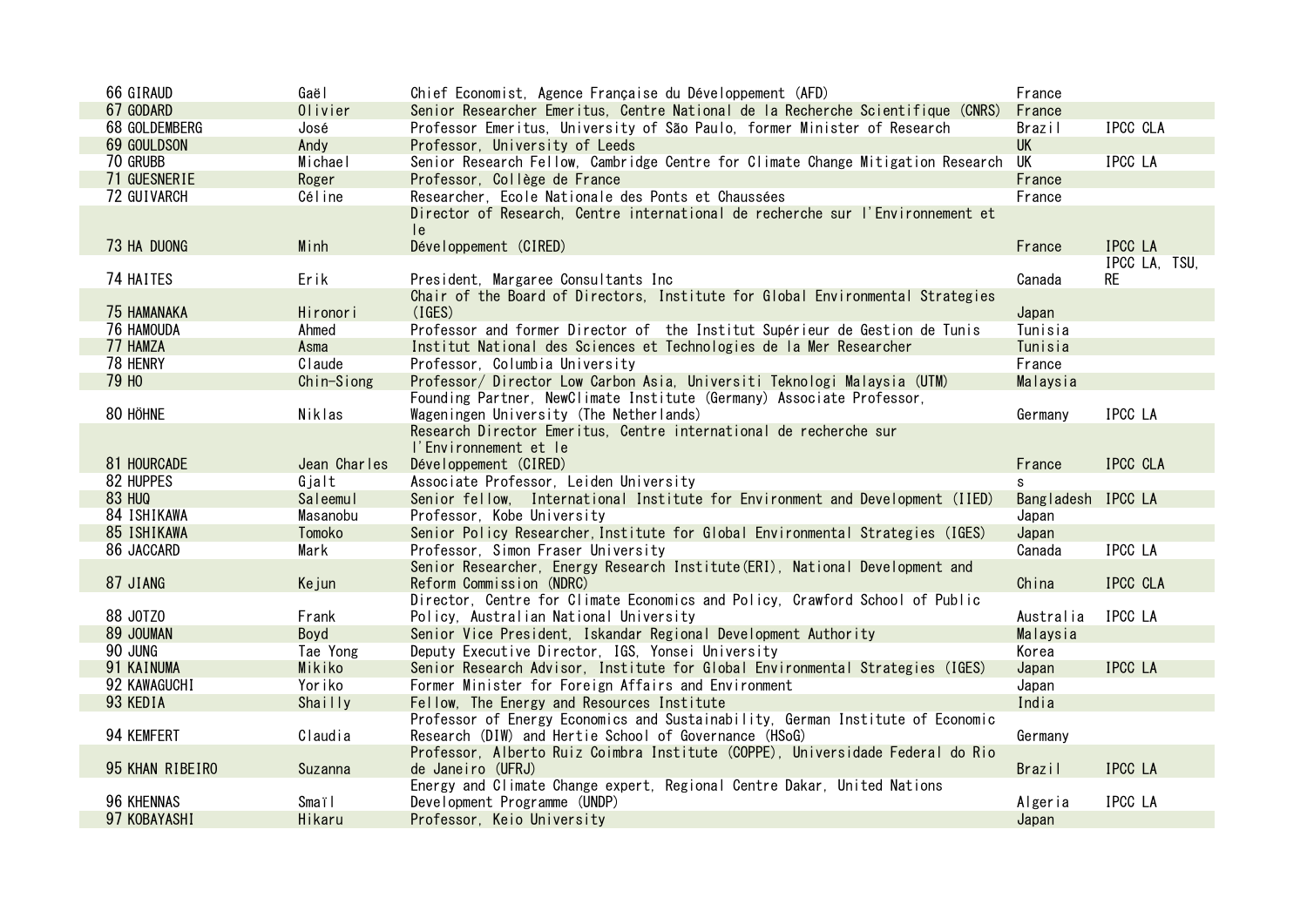|                    |               | Director, Frisch Centre/ Centre for Research on Environmentally friendly Energy   |            |                        |
|--------------------|---------------|-----------------------------------------------------------------------------------|------------|------------------------|
| 98 KVERNDOKK       | Snorre        | (CREE)                                                                            | Norway     | IPCC LA                |
| 99 KYPREOS         | Socrates      | Former Group Leader of Energy Economics Group, Paul Scherrer Institut (PSI)       | d          |                        |
|                    |               | Researcher, Italian National Agency for New Technologies, Energy and              |            |                        |
| 100 LA MOTTA       | Sergio        | Sustainable Economic Development (ENEA)                                           | Italy      |                        |
|                    |               | Professor, Pesquisa e Planejamento Econômico (PPE) / Alberto Ruiz Coimbra         |            |                        |
|                    |               | Institute (COPPE) /Universidade Federal do Rio de Janeiro (UFRJ), Coordinator,    |            |                        |
| 101 LA ROVERE      | Emilio        | CentroClima and Laboratório Interdisciplinar de Meio Ambiente (LIMA) / COPPE/UFRJ | Brazil     | <b>IPCC LA</b>         |
| 102 LABIDI         | Moez          | Professor, Université de Monastir                                                 | Tunisia    |                        |
| <b>103 LAZARUS</b> | Michael       | Director of the Stockholm Environment Institute (SEI) U.S. Center                 | <b>USA</b> |                        |
| 104 LECHTENBÖHMER  | Stefan        | Director Research Group, Wuppertal Institut, Adjunct Professor Lund University    | Germany    |                        |
|                    |               | Director, Centre international de recherche sur l'Environnement et le             |            |                        |
| <b>105 LECOCO</b>  | Franck        | Développement (CIRED)                                                             | France     | <b>IPCC LA</b>         |
| 106 LEFEVRE        | Benoît        | Senior Associate, World Resources Institute (WRI)                                 | France     | IPCC LA                |
| 107 LEGUET         | Benoît        | Managing Director, I4CE - Institute for Climate Economics                         | France     |                        |
| 108 LEHTILÄ        | Antti         | Principal Scientist, VII Technical Research Centre of Finland                     | Finland    |                        |
|                    |               | Associate Professor, Sirindhorn International Institute of Technology (SIIT),     |            | Member, IPCC           |
| 109 LIMMEECHOKCHAI | <b>Bundit</b> | THAMMASAT University                                                              | Thailand   | <b>TFI</b>             |
|                    |               | Distinguished Adjunct Faculty, Asian Institute of Technology (AIT) /              |            |                        |
| 110 LOHANI         | Bindu         | Distinguished Fellow, Institute for Global Environmental Strategies (IGES)        | Nepal      |                        |
|                    |               | Head of Department, Interuniversity Department of Regional and Urban Studies      |            |                        |
| 111 LOMBARDI       | Patrizia      | and Planning                                                                      | Italy      |                        |
| 112 LOORBACH       | Derk          | Director, Dutch Research Institute for Transitions (DRIFT)                        | s          |                        |
|                    |               | Chief Executive and a founder director of Third Generation Environmentalism       |            |                        |
| 113 MABEY          | <b>Nick</b>   | (E3G)                                                                             | <b>UK</b>  |                        |
| 114 MAÏZI          | Nadia         | Director, Centre de Mathématiques Appliquées (CMA) Ecole des Mines de Paris       | France     |                        |
| 115 MARKANDYA      | Anil          | Scientific Director, BC3 Basque Centre for Climate Change Research                | <b>UK</b>  | <b>IPCC LA</b>         |
| 116 MASUI          | Toshihiko     | Head, Center for Social and Environmental Systems Research, NIES                  | Japan      |                        |
|                    |               | Researcher, Université Pierre-Mendès-France (UPMF)-Centre National de la          |            |                        |
| 117 MATHY          | Sandr ine     | Recherche Scientifique (CNRS)                                                     | France     |                        |
| <b>118 METZ</b>    | Bert          | Fellow, European Climate Foundation                                               | s          | IPCC Chair             |
| 119 MINTZER        | Irving        | Professor, Johns Hopkins University                                               | <b>USA</b> | IPCC LA                |
|                    |               | Director, Italian National Agency for New Technologies, Energy and Sustainable    |            |                        |
| 120 MORABITO       | Roberto       | Economic Development (ENEA) Department for Sustainability                         | Italy      |                        |
| 121 MORGAN         | Granger       | Hamerschlag University Professor at Carnegie Mellon University                    | <b>USA</b> |                        |
| 122 MORI           | Hideyuki      | President. Institute for Global Environmental Strategies (IGES)                   | Japan      |                        |
|                    |               | Chief Energy Specialist, Regional Integration and Trade (ONRI), African           | Ivory      |                        |
| 123 MOULOT         | Jacques       | Development Bank Group                                                            | Coast      |                        |
| 124 MÜLLER         | Daniel Beat   | Professor, Norwegian University of Science and Technology (NTNU)                  | Norway     | IPCC LA                |
| 125 MULUGETTA      | Yacob         | Professor, University College London                                              | Ethiopia   | IPCC LA                |
|                    |               | Social-scientist, Centre international de recherche sur l'Environnement et le     |            |                        |
| 126 NADAÏ          | Alain         | Développement (CIRED)                                                             | France     | IPCC LA                |
| <b>127 NAFO</b>    | Seyni         | Negotiator on Climate Change                                                      | Mali       |                        |
| 128 NAKICENOVIC    | Nebojsa       | Deputy Director, International Institute for Applied Systems Analysis (IIASA)     |            | Montenegro IPCC LA CLA |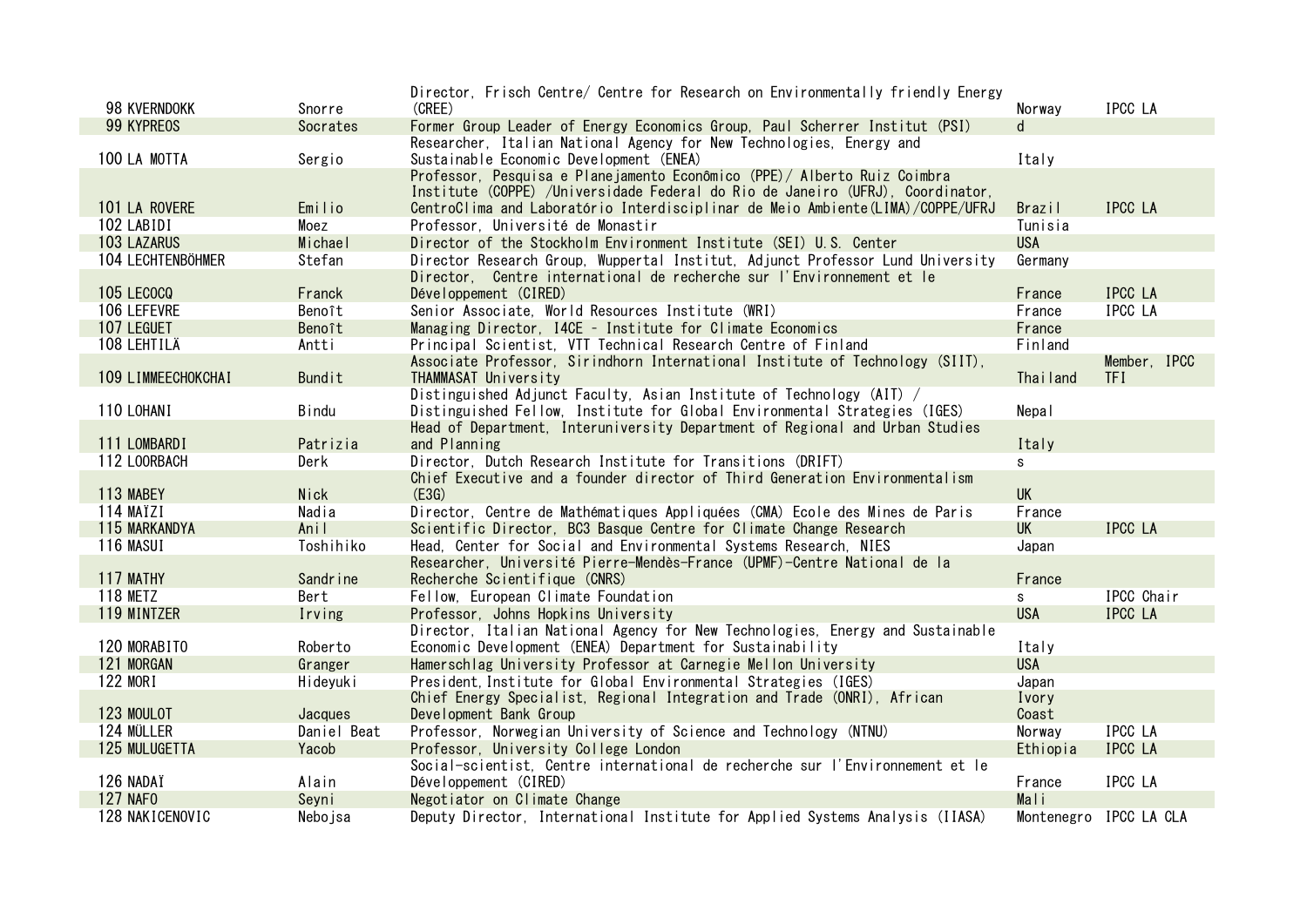|                    |                | Professor, Chair for Energy and Climate Policy at Technical University Berlin,  |               |                |
|--------------------|----------------|---------------------------------------------------------------------------------|---------------|----------------|
|                    |                | Head of Department Climate Policy, German Institute for Economic Research (DIW) |               |                |
| 129 NEUHOFF        | Karsten        | Berlin)                                                                         | Germany       | IPCC CA        |
|                    |                | Civil servant, Directorate of Renewable Energy, Ministry of Industry and        |               |                |
| 130 NGO TO         | Nhien          | Trade                                                                           | Vietnam       |                |
| 131 NGUYEN NGOC    | Anh            | Chief Economist, Development Policy research Center (DEPOCEN)                   | Vietnam       |                |
|                    |                | Acting Director, International Relations & Cooperation Department               |               |                |
| 132 NGUYEN THANH   | Nhan           | Power Generation Corporation 3 (EVNGENCO 3)                                     | Vietnam       |                |
|                    |                |                                                                                 |               | IPCC LA, CA,   |
| 133 NILSSON        | Lars J.        | Professor, Lund University                                                      | Sweden        | TS.            |
| 134 NISHIOKA       | Shuzo          | Senior Research Advisor, Institute for Global Environmental Strategies (IGES)   | Japan         | IPCC CLA. ER   |
| 135 NOBRE          | Carlos         | President, Coordenação de Aperfeiçoamento de Pessoal de Nível Superior (CAPES)  | Brazil        | IPCC LA        |
| 136 NORDMANN       | Julia          | Project co-ordinator, Wuppertal Institut (WI)                                   | Germany       |                |
|                    |                | University Research Associate, Adjunct Professor, Canadian Industrial Energy    |               |                |
|                    |                | End-use Data and Analysis Centre (CIEEDAC), Energy and Materials Research Group |               |                |
|                    |                | (EMRG), School of Resource and Environmental Management, Simon Fraser           |               |                |
| 137 NYBOER         | John           | University                                                                      | Canada        | <b>IPCC LA</b> |
|                    |                | Program Director, Ecosystems Services and Management, International Institute   |               |                |
| 138 OBERSTEINER    | Michael        | for Applied Systems Analysis (IIASA)                                            | Austria       |                |
| 139 OKEREKE        | Chukwumer i je | Associate Professor, Reading University                                         | Nigeria       |                |
| 140 OLSSON         | Lennart        | Professor, Lund University                                                      | Sweden        | IPCC CLA       |
| 141 OSMAN          | Naïma          | Responsable du développement du secteur de l'agriculture biologique             | Tunisia       |                |
|                    |                |                                                                                 |               |                |
| 142 PALMA          | Daniela        | Senior Researcher, Italian National Agency for New Technologies, Energy and     |               |                |
|                    |                | Sustainable Economic Development (ENEA)                                         | Italy         |                |
| 143 PANJESHAHI     | Hassan         | Professor, University of Tehran                                                 | Iran          |                |
| 144 PARIKH         | Kirit          | Chairman, Integrated Research and Action for Development (IRADe)                | India         | <b>IPCC LA</b> |
| 145 PATT           | Anthony        | Professor, Swiss Federal Institute of Technology (ETH Zurich)                   | d             |                |
| 146 PAUW           | Pieter         | Researcher, Deutsches Institut für Entwicklungspolitik (DIE)                    | s.            | IPCC CA        |
|                    |                | Director of Institutional Relations, Alberto Ruiz Coimbra Institute (COPPE),    |               |                |
| 147 PINGUELLI ROSA | Luiz           | Executive Secretary of the Brazilian Forum on Climate Change                    | Brazil        | IPCC LA        |
| 148 POLLARD        | Simon          | Pro-Vice-Chancellor, Cranfield University                                       | <b>UK</b>     |                |
| 149 POPPE          | Marcelo        | Adviser, Centre for Strategic Studies and Management (CGEE)                     | <b>Brazil</b> |                |
| <b>150 PYE</b>     | Steve          | Senior Researcher, London's Global University (UCL)                             | UK            |                |
|                    |                | Advisor, Italian Ministry of Environmen, Professor, University LUISS Rome,      |               |                |
| 151 RAVAZZI        | Aldo           | Chair, OECD/WPEP, Vice-President Green Budget Europe                            | Italy         |                |
|                    |                | Director of the Energy Program, International Institute for Applied Systems     |               |                |
| 152 RIAHI          | Keywan         | Analysis (IIASA)                                                                | Austria       | IPCC LA        |
| 153 RIBERA         | Teresa         | Director, Institut du Developpement Durable (IDDRI), former Minister            | Spain         |                |
| 154 RIVIERE        | Antoine        | Business Development, Compte CO2                                                | France        |                |
| 155 ROBINS         | Nick           | Co-Director, Inquiry into the Design of a Sustainable Financial System, UNEP    | <b>UK</b>     |                |
| 156 ROSENTHAL      | Erika          | Earthjustice                                                                    | <b>USA</b>    |                |
| 157 ROY            | Joyashree      | Professor, Jadavpur University                                                  | India         | IPCC CLA       |
|                    |                | Director, Center for Environmental and Natural Resource Economics, National     |               |                |
| 158 SAFONOV        | George V       | Research University - Higher School of Economics                                | Russia        |                |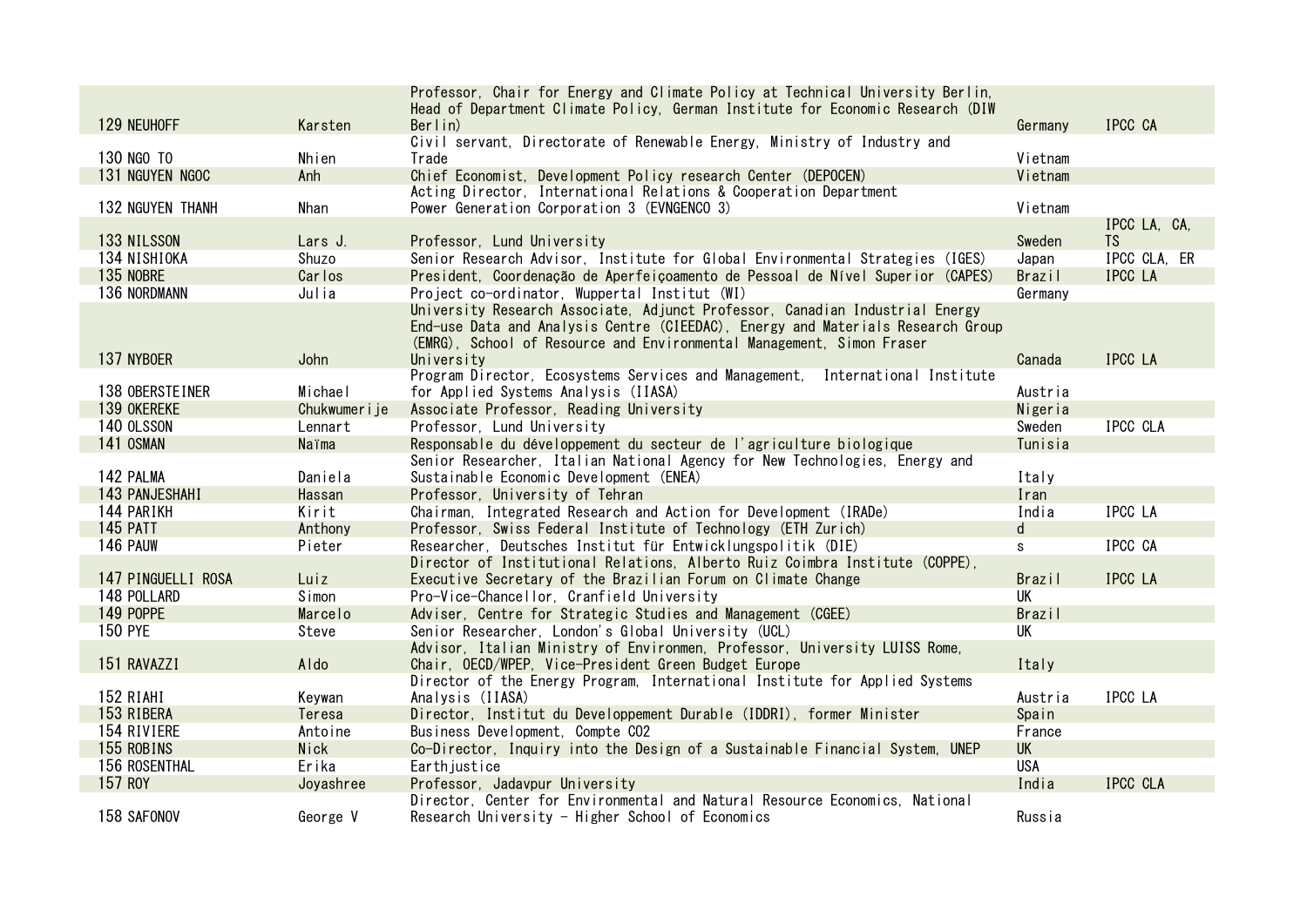| 159 SALIM             | Emil             | Founder of the Indonesian Biodiversity Foundation, Indonesia                                                     | Indonesia           |                 |
|-----------------------|------------------|------------------------------------------------------------------------------------------------------------------|---------------------|-----------------|
| <b>160 SCHAEFFER</b>  | Roberto          | Professor, Universidade Federal do Rio de Janeiro                                                                | Brazil              | IPCC CLA        |
| 161 SCHAFER           | Andreas W.       | Professor, University College London (UCL)                                                                       | <b>UK</b>           |                 |
| 162 SCHLEICHER        | Stefan           | Professor, University of Graz                                                                                    | Austria             |                 |
| 163 SCHNEIDEWIND      | Uwe              | President, Wuppertal Institut für Klima, Umwelt, Energie                                                         | Germany             |                 |
| 164 SCHOCK            | Robert           | Senior Fellow, Center for Global Security Research                                                               | <b>USA</b>          |                 |
|                       |                  | Formerly International Institute for Applied Systems Analysis (IIASA) and                                        |                     |                 |
| 165 SCHULZ            | <b>Niels</b>     | currently an independent consultant                                                                              | Germany             |                 |
| 166 SENHAJI           | Faouzi           | Professor, I.A.V. Hassan II, and President, GERERE                                                               | Morocco             | IPCC EG         |
| 167 SEROA DA MOTTA    | Ronaldo          | Professor, Universidade do Estado do RIo de Janeiro                                                              | <b>Brazil</b>       | IPCC RE         |
| 168 SHUKLA            | Pryadarshi       | Professor, Indian Institute of Management                                                                        | India               | IPCC CLA        |
|                       |                  | Professor, Massey University; Member, Scientific and Technical Advisory Panel                                    | New                 |                 |
| <b>169 SIMS</b>       | Ralph            | of the Global Environment Facility (GEF)                                                                         | Zealand             | IPCC CLA, LA    |
| 170 SIRKIS            | Alfredo          | Executive Director, Centro Brasil no Clima (CBC)                                                                 | Brazil              |                 |
| 171 SKEA              | Join             | Professor, Imperial College London                                                                               | <b>UK</b>           | IPCC CLA        |
| 172 SOCOLOW           | Robert           | Professor, Princeton University                                                                                  | <b>USA</b>          |                 |
|                       |                  |                                                                                                                  |                     | Former IPCC LA  |
| 173 SOKONA            | Youba            | Advisor on sustainable development                                                                               | Mali                | CO CHAIR        |
| 174 SRIVASTAVA        | Leena            | Vice Chancellor, TERI University                                                                                 | India               | <b>IPCC CLA</b> |
| 175 STERNER           | Thomas           | Professor, University of Gothenburg                                                                              | Sweden              | IPCC CLA, LA    |
| 176 SUEYOSHI          | Takejiro         | Special Adviser, UNEP Finance Initiative                                                                         | Japan               |                 |
| 177 SUMI              | Akimasa          | President, National Institute for Environmental Studies                                                          | Japan               |                 |
| 178 SWEENEY           | James            | Director, Precourt Energy Efficiency Center, Stanford University                                                 | USA                 |                 |
| 179 TAKAMURA          | Yukari           | Professor, Nagoya University, Japan                                                                              | Japan               |                 |
|                       |                  | Director, United Nations University Institute for the Advanced Study of                                          |                     |                 |
| 180 TAKEMOTO          | Kazuhiko         | Sustainability (UNU-IAS)                                                                                         | Japan               |                 |
| <b>181 TAKEUCHI</b>   | Kazuhiko         | Professor, Tokyo University                                                                                      | Japan               |                 |
|                       |                  | Associate professor, Institute of Energy, Environment and Economy, Tsinghua                                      |                     |                 |
| 182 TENG              | Fei              | University                                                                                                       | China               |                 |
| 183 THOMAS            | Stefan           | Director, Research Group Energy, Transport and Climate Policy, Wuppertal<br>Institut (WI)                        | Germany             |                 |
| 184 TIMBEAU           |                  |                                                                                                                  |                     |                 |
| 185 TOLLIN            | Xavier<br>Nicola | Director, Observatoire Français des Conjonctures Economiques (OFCE)<br>Senior Researcher, University of Bradford | France<br><b>UK</b> |                 |
|                       |                  | Chief Executive Officer, Energy Research Office, Empresa de Pesquisa Energética                                  |                     |                 |
| 186 TOLMASQUIM        | Mauricio         | (EPE)                                                                                                            | <b>Brazil</b>       |                 |
|                       |                  | Senior Researcher, Center for International Climate and Environmental Research                                   |                     |                 |
| <b>187 TORVANGER</b>  | Asbjørn          | $-$ Oslo (CICERO)                                                                                                | Norway              |                 |
| 188 TUDELA            | Fernando         | Advisor, Center for Clean Air Policy (CCAP)                                                                      | Mexico              |                 |
| <b>189 TURKENBURG</b> | Wim              | Professor, Utrecht University                                                                                    | $\mathsf{s}$        |                 |
| 190 URAMA             | Kevin            | Inaugural Managing Director of the Quantum Global Research Lab                                                   | Nigeria             |                 |
| 191 URGE-VORSATZ      | Diana            | Director, Center for Climate Change and Sustainable Energy Policy (3CSEP)                                        | <b>Hungary</b>      | <b>IPCC LA</b>  |
|                       |                  |                                                                                                                  | South               |                 |
| <b>192 URQUHART</b>   | Penny            | Independent climate-resilient development specialist                                                             | Africa              | IPCC LA         |